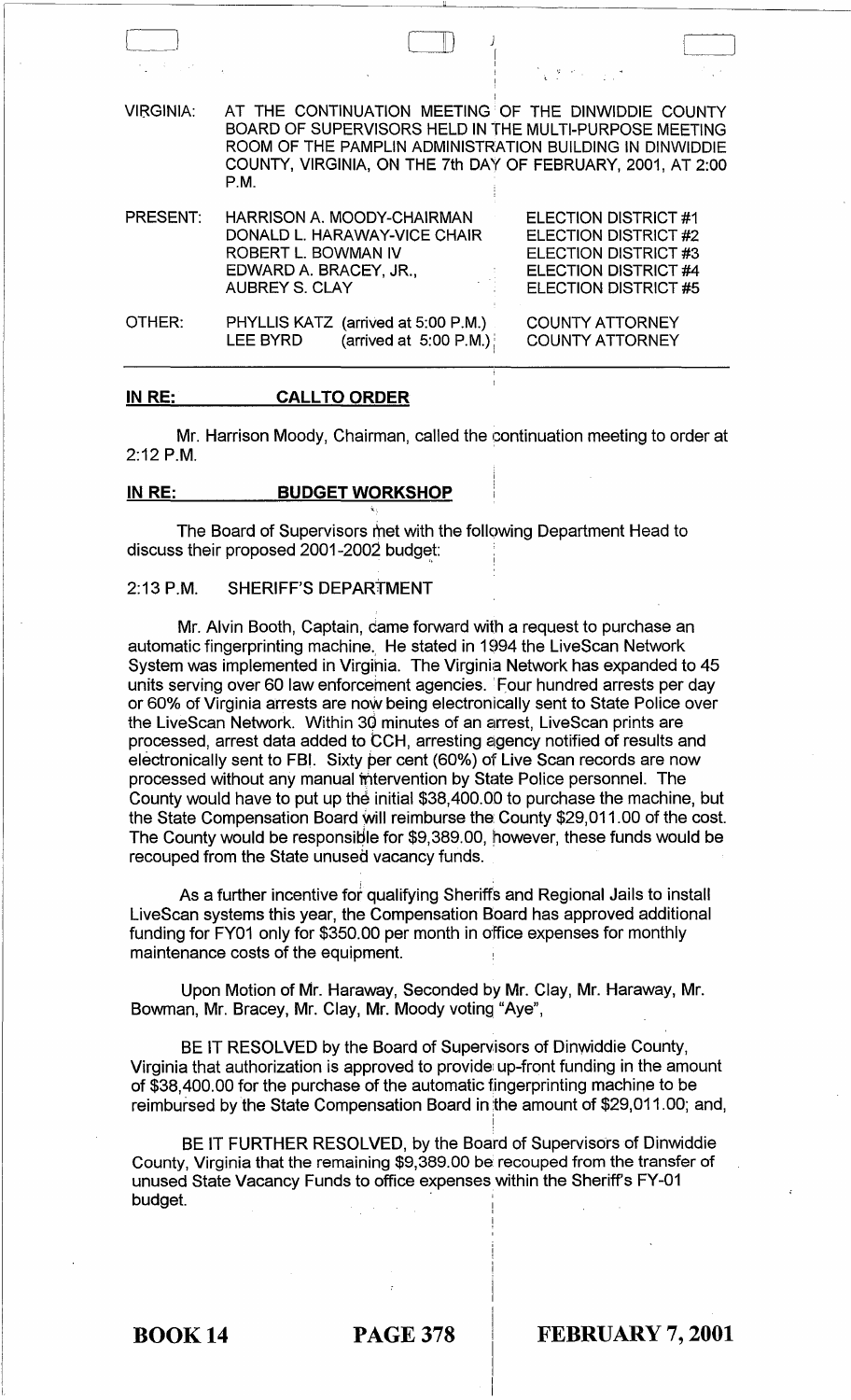## IN RE: RECESS

Mr. Moody called for a recess at 3:20 P.M. The Board reconvened at 3:29 P.M.

## IN RE: BUDGET WORKSHOP - CONTINUED

The Board of Supervisors continued with the following Department Heads to discuss their proposed 2001·2002 budget:

3:30 P.M. Sheriffs Department:

Captain Booth reviewed with the Board the problem the Department is having with continual turnover in the Jail and Dispatch Center. Because these two departments must be manned 24 hours a day, the Sheriff is forced to call in Deputies to fill these vacancies which results in overtime. Captain Booth requested authorization to transfer unused local vacancy funds to the overtime category to meet overtime expenses.

At this point Captain Booth reviewed a letter the Sheriff sent to the Board concerning the workload of the Dispatch Center. The Sheriff felt this, along with the low pay, is one of the main reasons for the high turnover. The Sheriff stated in his letter that there is a problem now with all the traffic in the Dispatch Center and he recommended that the E911 fire and emergency medical calls be removed from the Sheriff's Office and placed in a separate facility under the Director of Public Safety.

#### 3:45 P.M. E911

Mr. David Jolly, Director of Public Safety, presented the E911 budget and reviewed with the Board what it would require to staff an E911 Center for fire and rescue calls.

## IN RE: CLOSED SESSION

Mr. Clay moved that the Board now convene in a closed meeting to discuss matters exempt from the open meeting requirements of the Virginia Freedom of Information Act:

The purpose of the closed meeting is to discuss subject matters identified as Personnel, Acquisition of Property, and Consultation with Legal Counsel. Matters to include.

- Personnel Matters, § 2.1-344 A 1 of the Code of Virginia, (candidates for employment OR the assignment, appointment, promotion, performance, demotion, discipline, salaries, compensation, resignation of employees) County Administration; Appointments.
- Acquisition of Property, Sec.2.1-344 A.3 of the Code of Virginia
- $\blacksquare$  Consultation with legal counsel, § 2.1-344 A 7 of the Code of Virginia,

(consultation with legal counsel and briefings by staff members and consultants about actual or probable and public discussion would adversely affect the negotiating or litigating posture of the County or Town - OR - consultation with legal counsel regarding specific legal matters that require legal advice) VBF Litigation; Wireless Communications; Regional Agreement